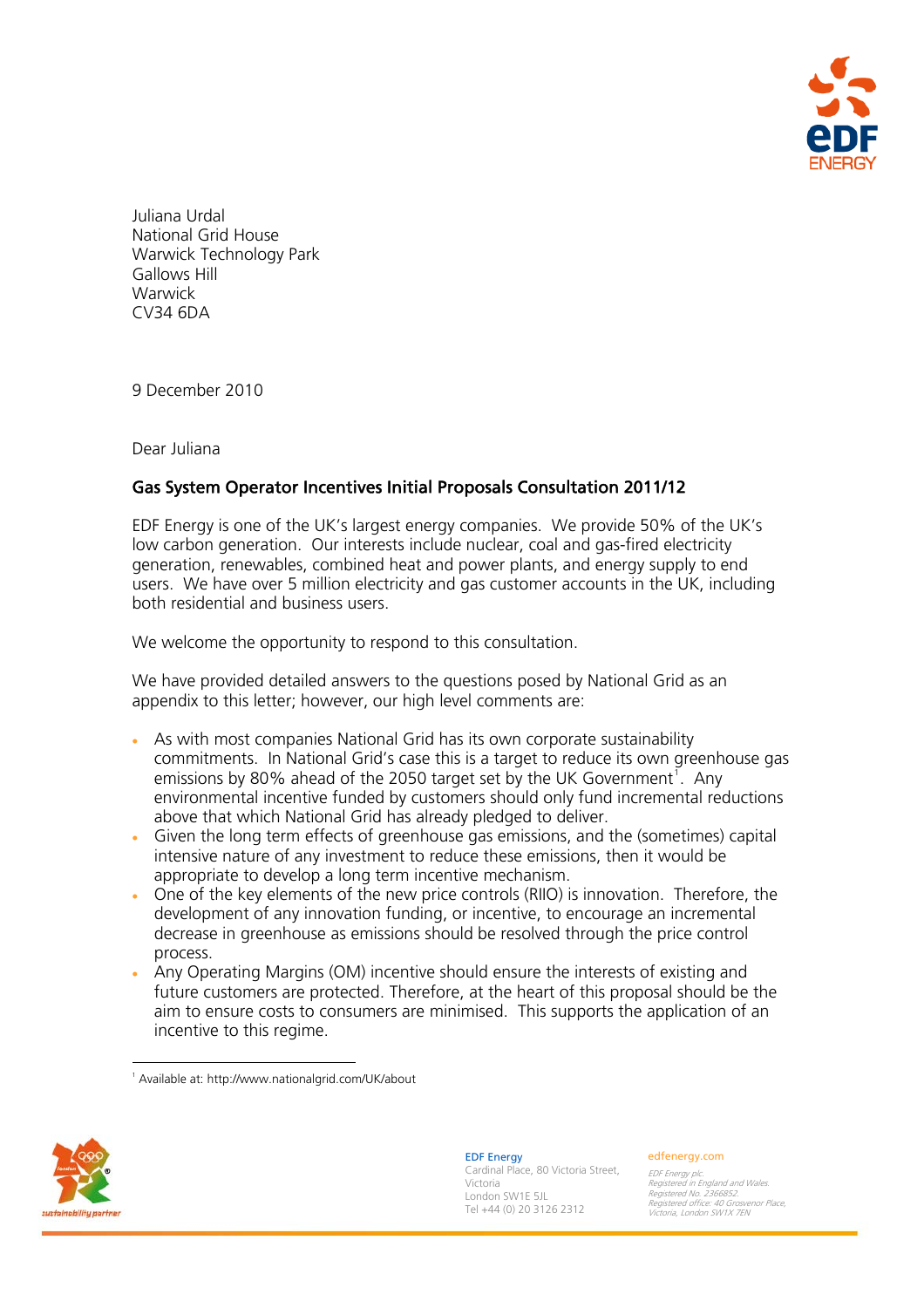

 Any incentive scheme should be developed to ensure that National Grid is exposed to a symmetrical upside and downside risk to reflect the fact that they are not a risk free business and earn returns in excess of the risk free rate.

I hope you find these comments useful, however please contact my colleague Stefan Leedham (**[Stefan.leedham@edfenergy.com](mailto:Stefan.leedham@edfenergy.com)**, 020 3126 2312) if you wish to discuss this response further.

Yours sincerely

Rob Rome Head of Transmission and Trading Arrangements Corporate Policy and Regulation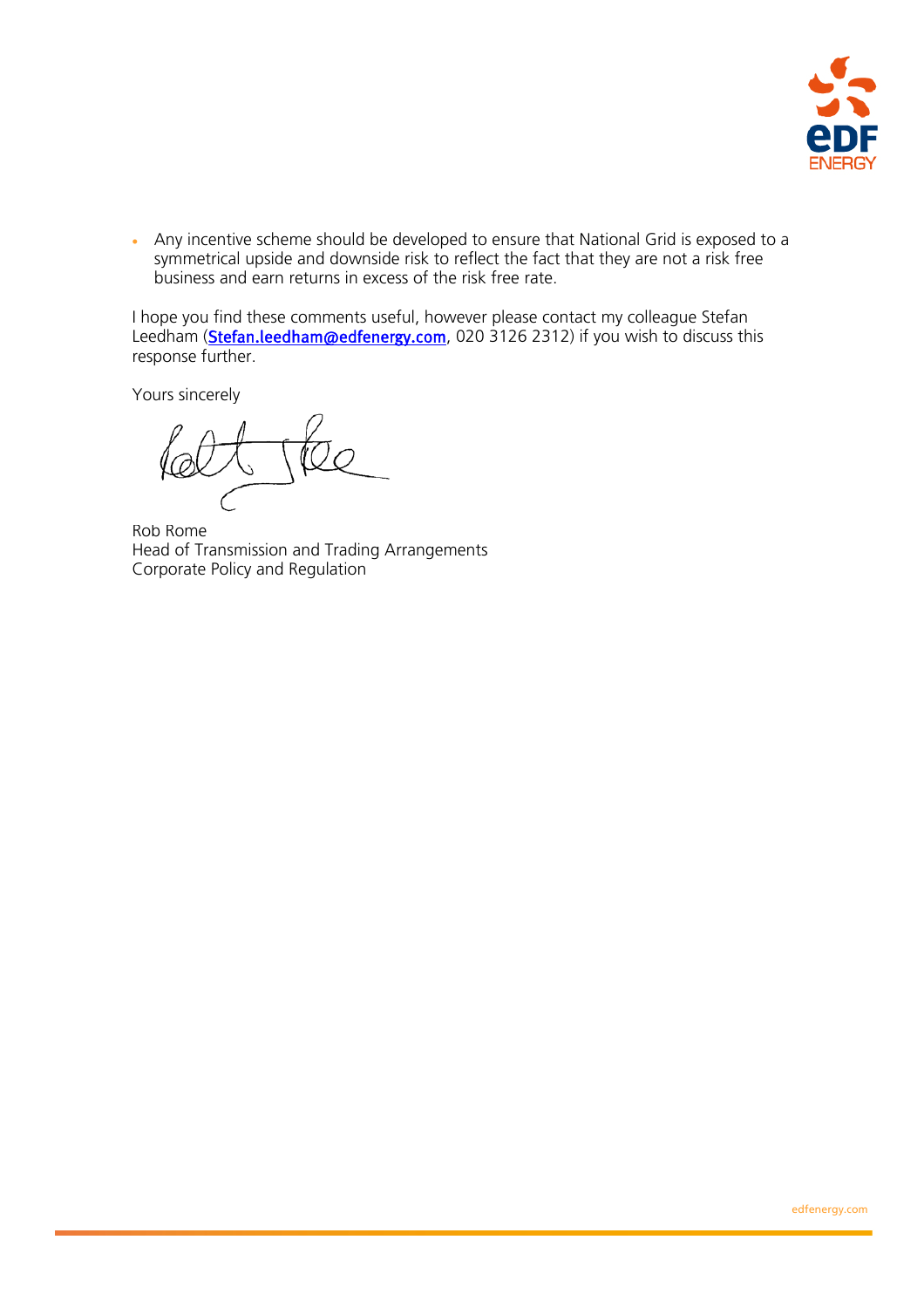

# **Appendix 1 Response to Detailed Questions**

### **Q2.1 Do you believe Operating Margins should be subject to an incentive scheme or should the current cost pass through arrangements continue?**

We believe that an incentive scheme should be developed to ensure that the costs for existing and future customers are minimised.

#### **Q2.2 What type of incentives do you believe are appropriate for Operating Margins?**

We believe that a cap and collared incentive, with symmetrical sharing factors would be appropriate. Any expenditure in excess of the level at which a cap has been used should be subject to Ofgem scrutiny to ensure that they had been efficiently incurred.

## **Q2.3 Should any incentive or pass-through arrangement cover the 2 year period?**

In general we support longer term incentives as these provide stability, both to National Grid as an investor looking for a stable regime, and for Shippers who place a strong emphasis on being able to forecast their costs. Short term incentives that frequently change do not support these requirements.

# **Q2.4 If you believe an Operating Margins incentive should be put in place, should it be a single incentive covering both utilisation and holdings costs or should these be considered as separate incentive schemes?**

A bundled incentive would appear appropriate to reflect the two distinct costs present in the operating margin regime – namely the option and the exercise costs – while ensuring that National Grid is incentivised to minimise the entire costs to the industry. We believe that the option and exercise costs within contracts will vary significantly with OM provider with some (traditional) OM providers requiring a higher option, but lower exercise fee; whilst newer providers will seek higher exercise fees and so a lower option fee. Incentivising these costs together should encourage National Grid to procure the most cost effective solution from an appropriately diverse range of providers.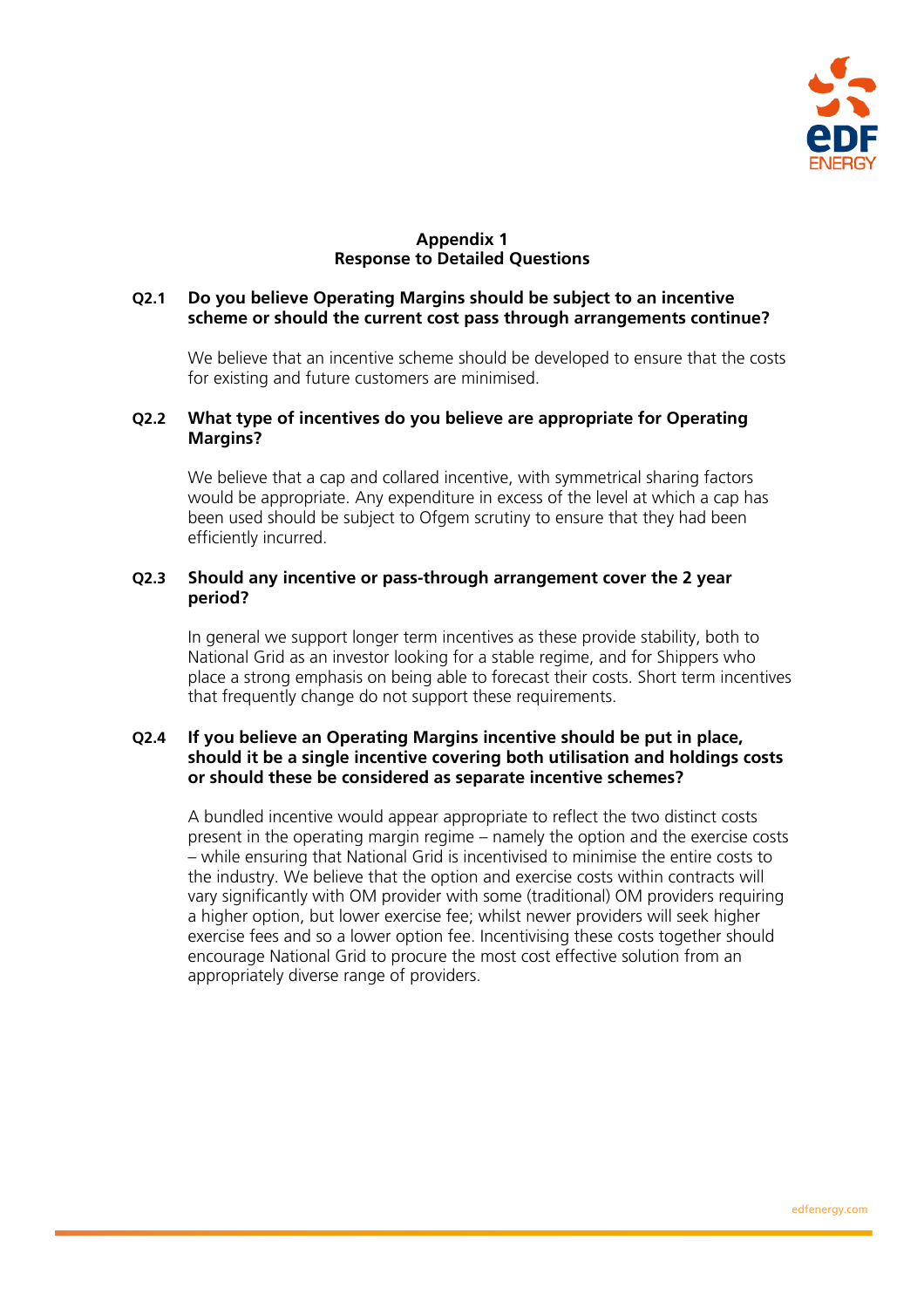

**Q2.5 Do you agree with using a target cost adjustment to enable changes in the regulated prices for OM services from NGLNGS to be reflected? If not, how would you suggest the uncertainty is handled within the incentive scheme?** 

Developing an incentive mechanism when there is so much uncertainty is complex, and we recognise that there are elements of uncertainty that are outside of NG's control. A target cost adjustment may therefore be reasonable.

- **Q2.6 Do you agree that it would be appropriate to reassess the incentive target cost if there is:** 
	- **Further suspension of regulated prices for OM services from National Grid LNG Storage than in the current year?**
	- **If regulated prices are outside the analysed range?**
	- **A change in the volume of Operating Margins requirement between 2011/12 and 2012/13 of greater than 10%?**

We do not support this. National Grid is remunerated at a rate greater than the risk free rate. It is therefore important to recognise that gas transmission is not a risk free business and so National Grid should be exposed to some of these risks.

**Q2.7 Given the levels of uncertainty in the cost of providing Operating Margins, do the sharing factors, deadband, cap and collar proposed reflect the level of risk and control? If not, what values of these would you think appropriate? Sharing factors: 25% upside & 10% downside, Deadband: £5.5m, Cap: £2m, Collar: £-1m** 

No, we believe that the proposed sharing factors and cap and collar expose National Grid to excessive upside, but limited downside risk. Any incentive should be symmetrical in risk and reward. We therefore believe that a sharing factor of 25% or 10% should be applied to both the upside and downside, and that the cap and collar should be set at either +/- £2m or +/- £1m.

**Q2.8 Large utilisations are less common than smaller utilisations, and can be triggered by events outside National Grid's control, such as following a supply loss. Do you support the approach of having a volume cap to manage the level of control and risk in utilisation?** 

This would appear appropriate, although any costs in excess of the cap should be subject to scrutiny by Ofgem to ensure that they were efficiently incurred.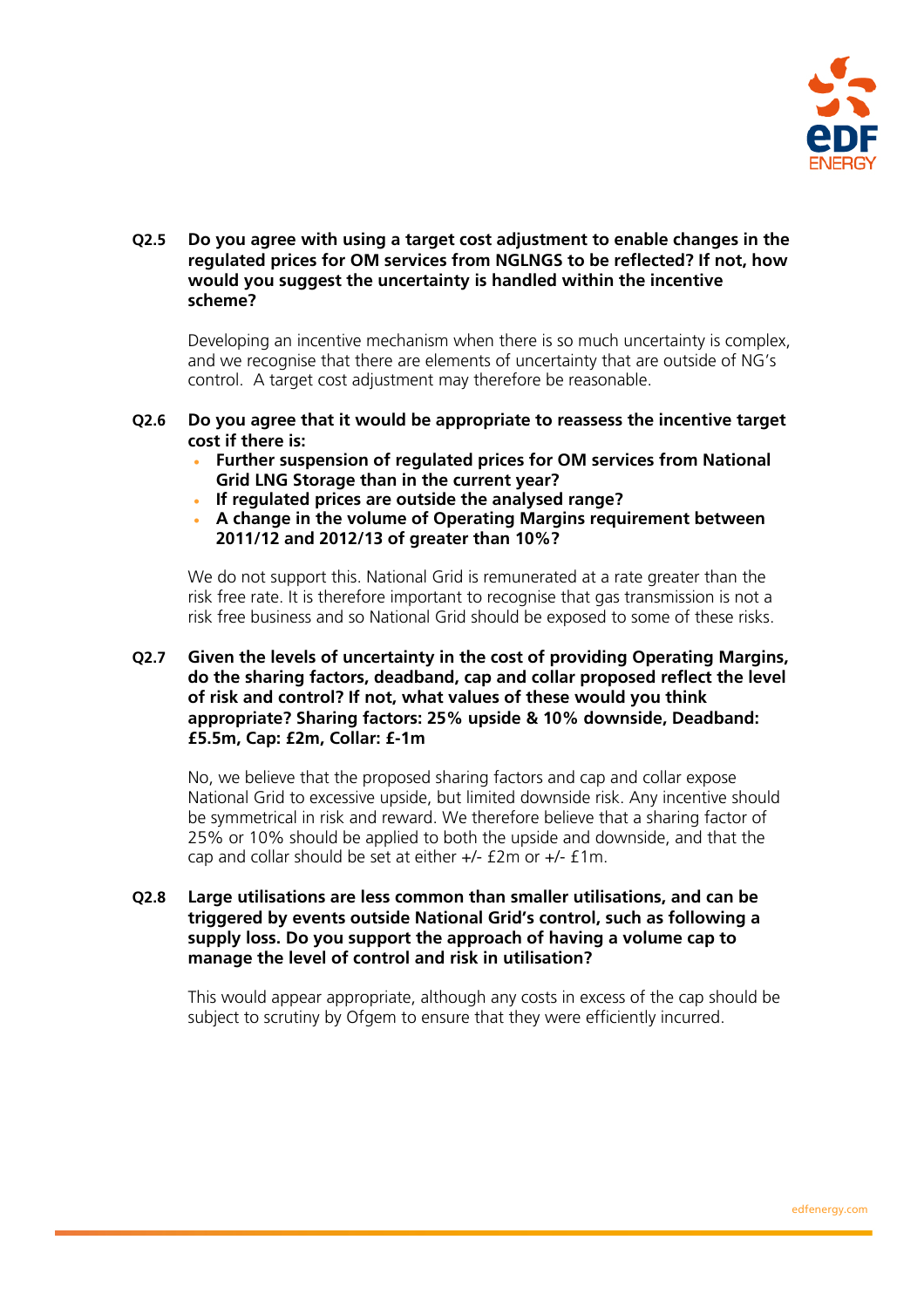

# **Do you agree with the approach of using average historical volume of utilisations (35.5GWh) as the utilisation cap? If not, how do you think this would be best calculated?**

No. National Grid has not supported any analysis to demonstrate that the historical volume of utilisation would represent an appropriate cap. An alternative would be to use the maximum historical utilisation, as this would represent normal OM requirements.

# **Q2.9 Do you agree with the approach of using average historical volume of utilisations (35.5GWh) within the utilisation cost target? If not, how do you think this would be best calculated?**

Average historical volumes of utilisation within the utilisation cost target appear appropriate. However, any outliers should be removed and figures developed based on a 95% confidence interval.

### **Q2.10 Should the utilisation cost target be based on the average prices accepted through tender this year? If not, what do you feel would be most appropriate methodology?**

Yes, although this should be the volume weighted average price.

### **Q2.11 Should all utilisation costs be included in an utilisation performance measure (i.e. including costs from capacity and delivery contracts) or just those costs that are not recovered through neutrality?**

All costs should be incorporated to ensure that National Grid is incentivised to minimise all costs.

#### **Q2.12 Should the 2012/13 incentive target be based on the outturn in 2011/12? If not what would be an appropriate target?**

As a historical average has been used for the 2011/12 incentive then this would also appear appropriate for the 2012/13 incentive.

### **Q2.13 Do you agree with the proposal of incorporating the same deadband around the 2011/12 outturn for the 2012/13 scheme? If not, what would you consider to be appropriate?**

This appears appropriate.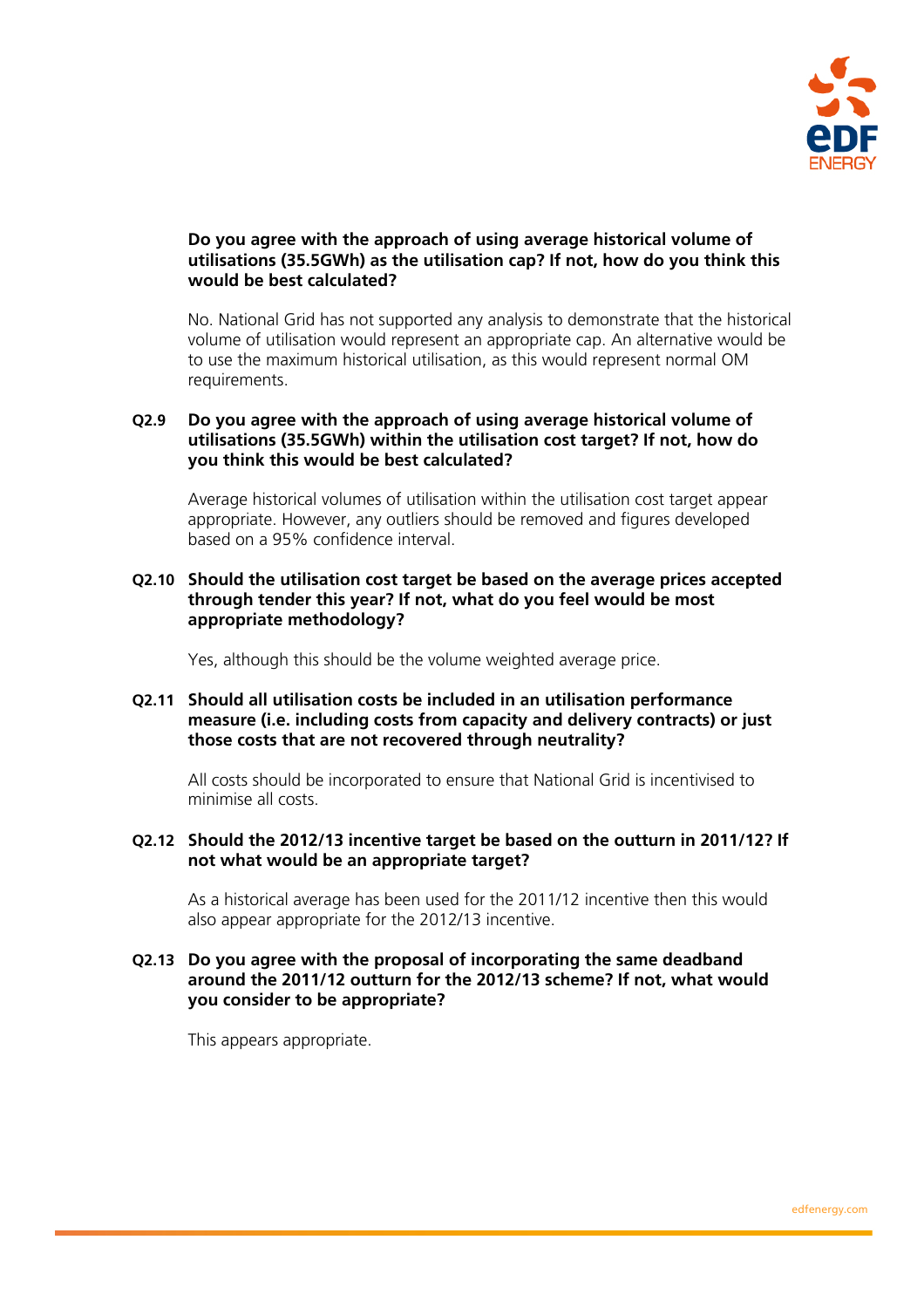

# **Q3.1 Do you agree with the proposed style of incentive where National Grid are exposed to the marginal cost of natural gas venting? If not, what would you suggest to be a suitable style of incentive?**

The basis of this incentive is that the emission of greenhouse gases represents a public cost and so to ensure the appropriate behaviour these costs should be internalised on National Grid who would then be able to make the most economic decision on the use of scarce resources. Ultimately this will result in National Grid choosing to either invest in greenhouse gas emission reduction or fund the cost of emissions. This will ensure the most economically efficient outcome.

The simplest way of facilitating this would be for National Grid to be exposed to all of their greenhouse gas emissions, and no incentive mechanism in place – i.e. all costs would be internalised. This would also address the issue that National Grid has made public commitments, which are on its website to reduce greenhouse gas emissions by 80% by 2050. National Grid's shareholders will have been aware of this commitment and have expected to fund it; indeed some investors may have chosen National Grid because of its sustainability credentials and commitments. It is therefore important to ensure that any incentive would deliver incremental savings in addition to those which National Grid has already publicly committed to. Otherwise this will represent a windfall gain to National Grid's shareholders who have invested expecting to fund these corporate commitments.

The ability to identify incremental emission reductions will be complex, as ultimately these will not be identified until 2050 when it is clear whether National Grid has met its corporate commitments or not. The simplest solution would be to create a mechanism so that any emission reductions greater than 80% are funded, provided that the cost of these reductions is less than the environmental cost of the greenhouse gas emission. This would require a base year (when National Grid made its corporate commitments), with any reductions greater than 80% funded at the equivalent cost of carbon. For example:

National Grid base year venting: 100 units. Corporate target: 20 units. Venting for 2013: 15 units.

Cost imposed on National Grid for greenhouse gas emissions: £18,885 (15 units @ £1,257 based on DECC non-traded cost of carbon). Incentive earned on 5 units (different between actual and corporate targets): £6,285

Total cost of scheme: £12,570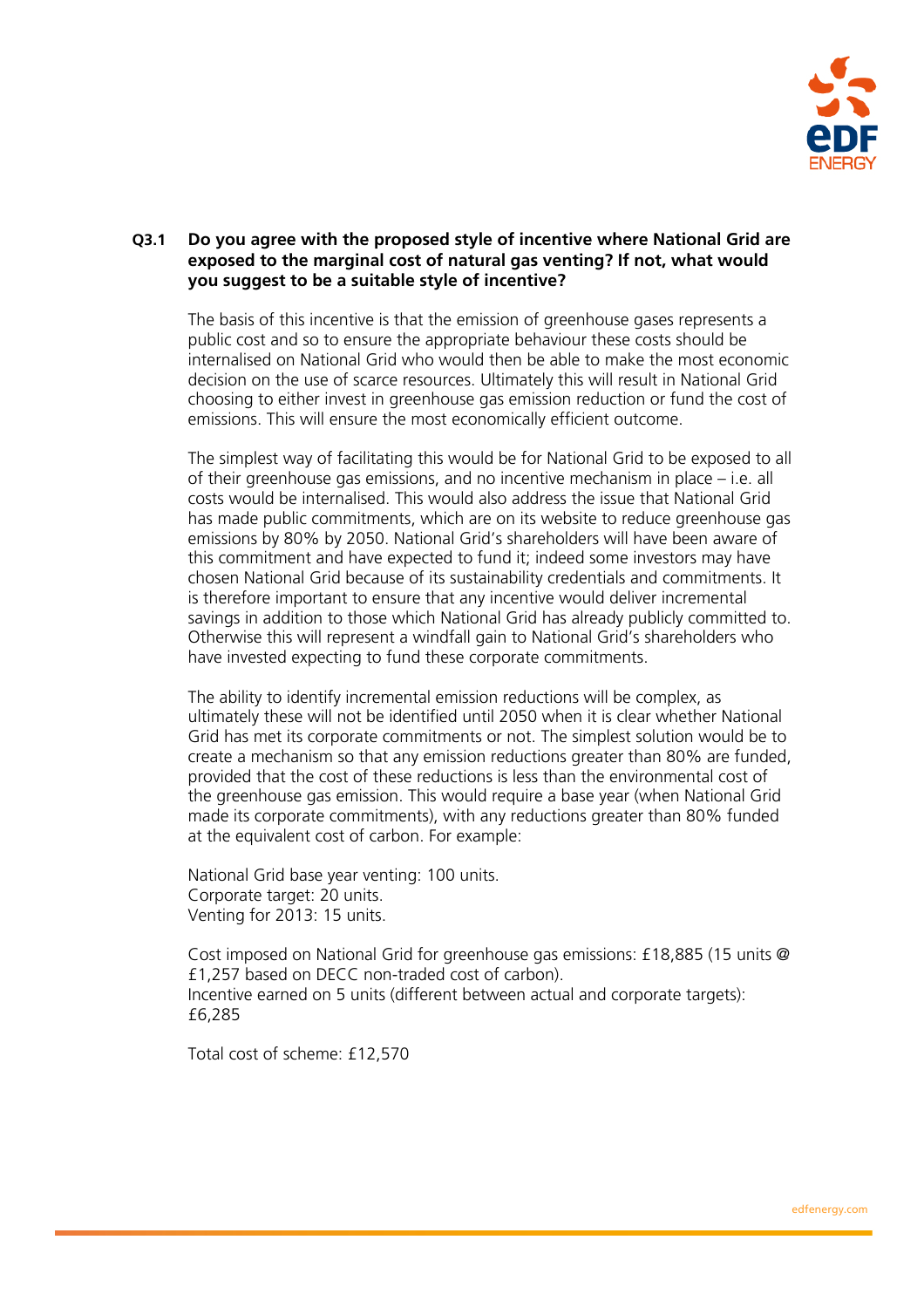

# **Q3.2 Do you support either of the two approaches suggested to set the volume target in the Environmental Incentive?**

- **Using the previous calendar year outturn to set the volume target;**
- **Using a 2 year average of outturns to set the volume target.**

As previously noted we believe the most efficient mechanism would be for National Grid to be exposed to the costs, with only incremental savings incentivised. However, were National Grid to continue with their proposed incentive then a 2 year average would be the most appropriate, although this should be extended to a 5 year rolling average as soon as the data is available on a consistent basis.

#### **Do you feel these targets reflect an effective and efficient target, given the increasing supply and demand uncertainties?**

No. National Grid's target is an 80% reduction, and so any target greater than this would represent a challenging target. Otherwise the risk is that consumers will fund something that National Grid has already committed to do.

## **If you do not support either of these target proposals, how would you suggest the volume target should be set?**

See previous responses.

#### **Q3.3 Do you support using DECC's non-traded carbon price to set the environmental price for the incentive?**

# **Do you support updating the environmental price for 2012/13 should the DECC's non-traded carbon price be updated prior to the start of the incentive year?**

DECC's consultation on the carbon price floor and electricity market reform is due by the end of the year. We believe it would be appropriate to wait until these consultations have been published to identify the most appropriate source for the carbon price. If DECC's prices are to be used, then these should be updated in line with any review by DECC, although it may also be beneficial to take into account the work that has been done by the Climate Change Commission (CCC) to reflect the effort required to meet the UK's statutory targets.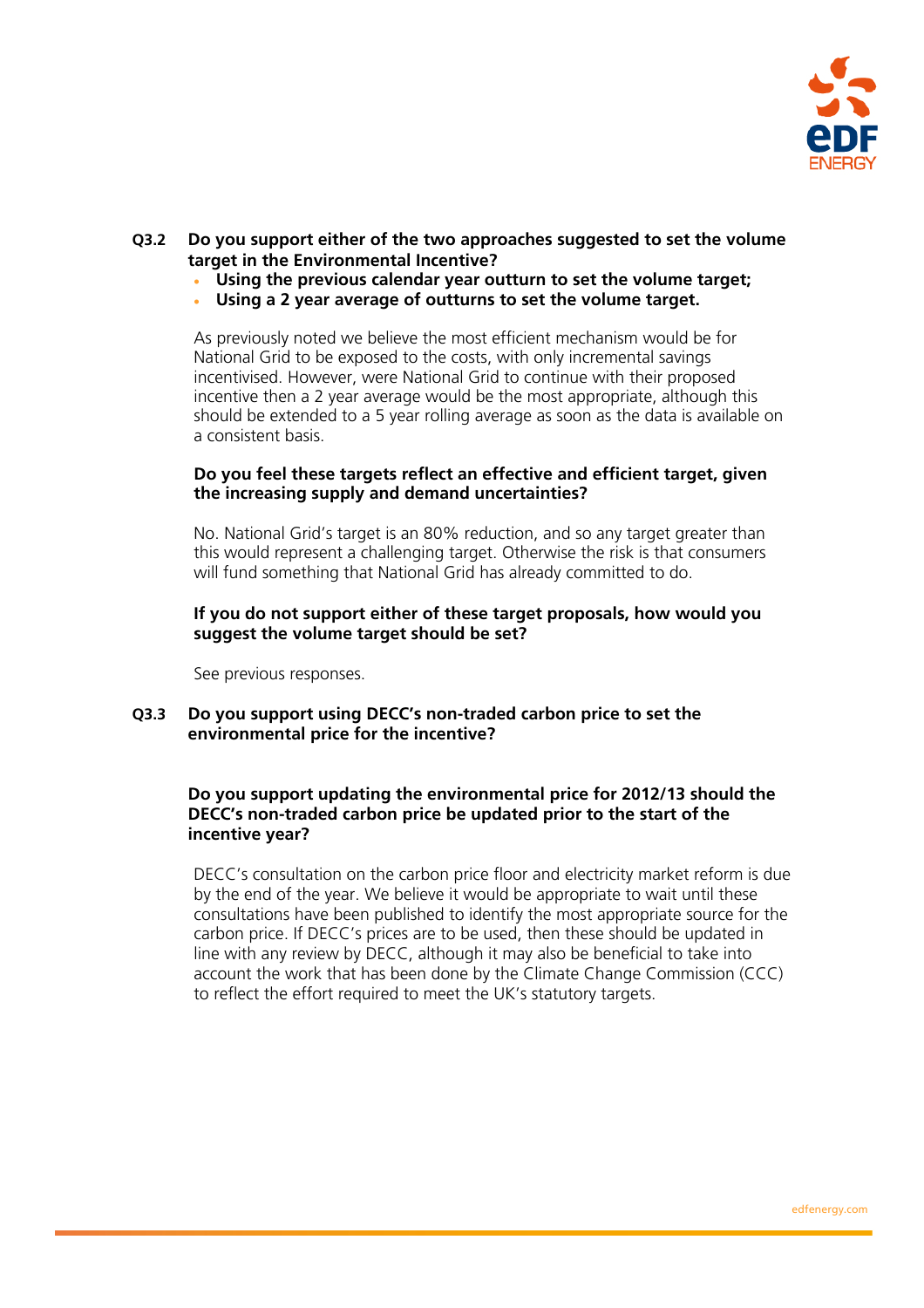

- **Q3.4 What level of deadband do you think would be appropriate in the NTS Environmental incentive?** 
	- **±5% deadband as in current year & suggested by modelling uncertainty**
	- **Between 0 & 5% deadband if so, please quantify this**
	- **No deadband**

**If you do not support any of these options, what level of deadband do you think would be appropriate?** 

If National Grid is to progress with the incentive as proposed, then no deadband would appear appropriate.

**Q3.5 The proposal does not include any caps or collars on the NTS Environmental incentive. Do you agree with this proposed approach?** 

Yes, although we do not support the overall approach taken to the incentive.

- **Q3.6 Do you support the proposal to make funding available to enable future environmental performance schemes to** 
	- **Understand and measure emissions?**
	- **Develop technologies and processes to reduce or eliminate the effects of venting natural gas from the NTS?**

**If not, how do you think we should be encouraged to plan for future efficient emissions reductions?** 

No. Please see our response to Q 3.1

**Q3.7 Do you support the proposal of the incentive covering a 2 year period? If not, what time period should the incentive and funding arrangement cover?** 

Given the investment lead times, and pay back periods identified then a longer term incentive would appear appropriate.